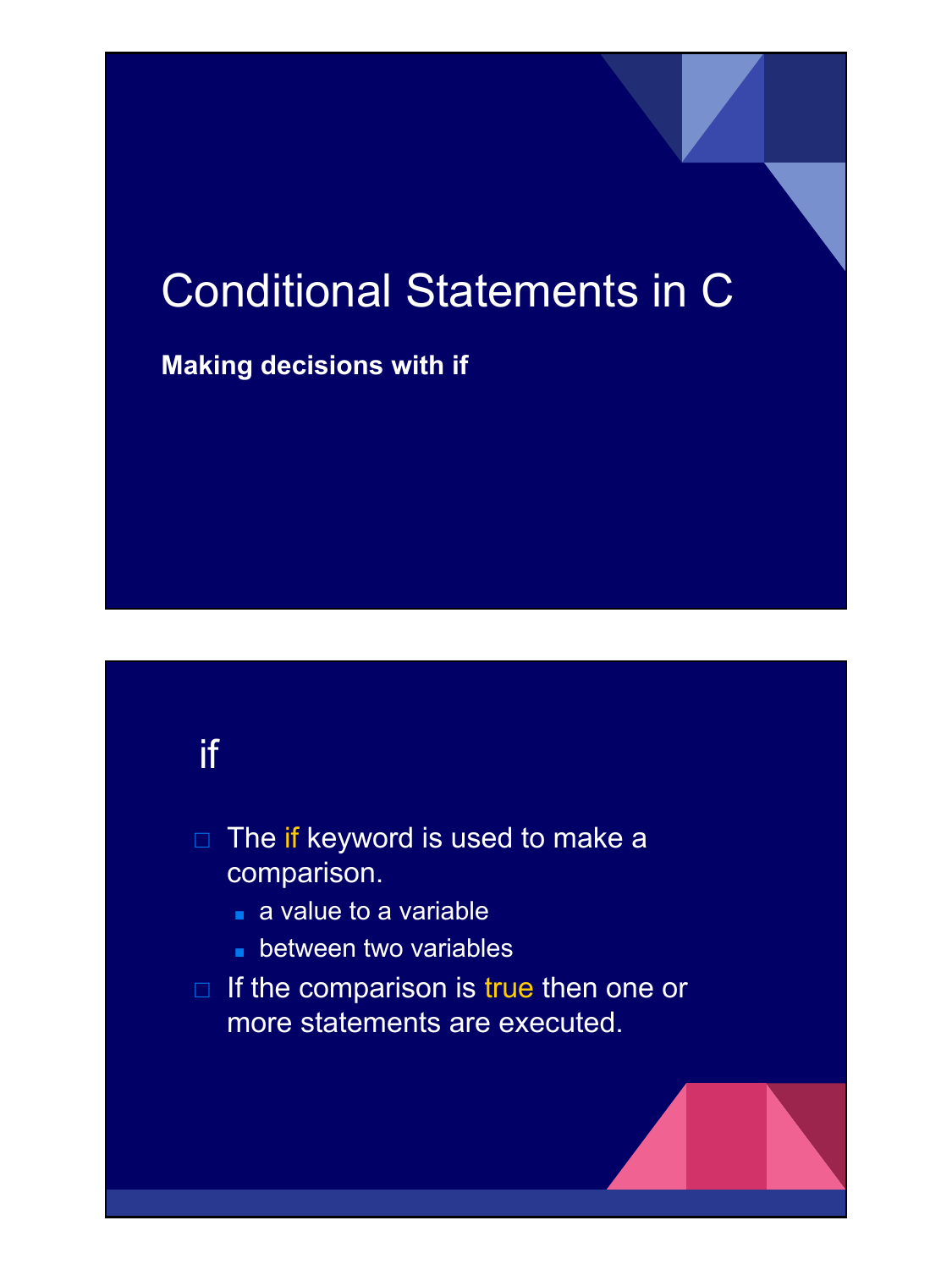# Relational Operators

| Operator | Meaning                             | <b>Example</b>       |  |
|----------|-------------------------------------|----------------------|--|
| ==       | is equal to                         | $decade == 10$       |  |
| $\prec$  | is less than                        | negative < 0         |  |
| $\geq$   | is greater than $ $ century $> 100$ |                      |  |
| $\leq$   | < or equals                         | littleKid $\leq 12$  |  |
| $>=$     | > or equals                         | $richKid$ >= 1000000 |  |
| ļ=       | not equals                          | $odd != 2$           |  |
|          |                                     |                      |  |



```
□ if (number > 12 ) {
        statement;
        statement;
```
}

- □ use a space after "if" so it doesn't look like a function.
- $\Box$  Indent any code that is dependent on the if.
- $\Box$  There is no semi-colon after the if.
- □ Braces are not strictly needed if only one line.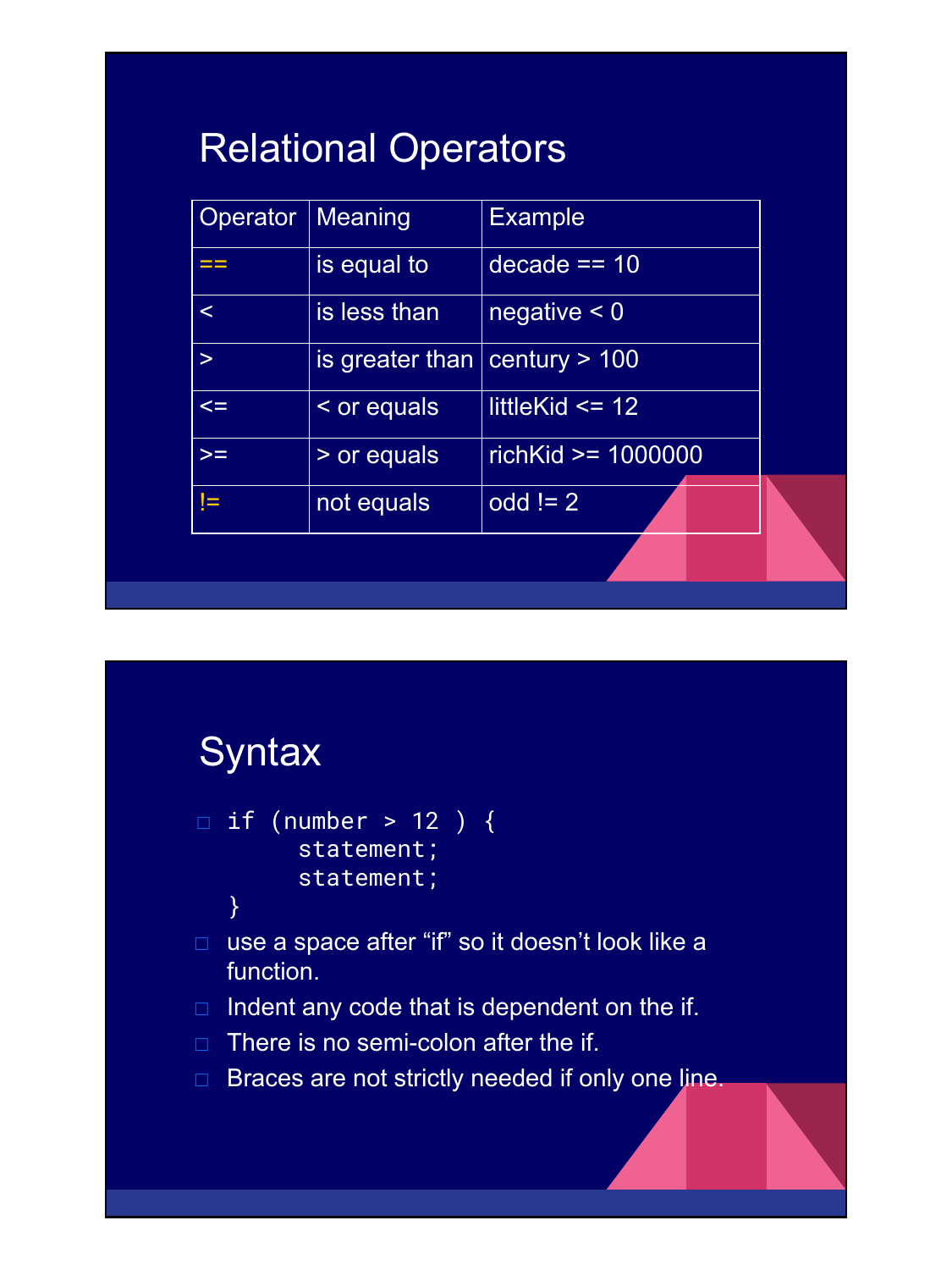#### Common error

- $\Box$  A very common error in C is to use  $=$  instead of  $==$  in an if statement
- $\Box$  = is an assignment statement
- □ C will happily make the assignment and not give you any syntax errors. If the value is non-zero the if statement will be true.

 $\Box$  So the program output may seem to almost work.

#### Examples

```
\Box if (age >= 65) {
      printf("You can retire\n");
    }
\Box if (number % 2 == 0)
       printf("Even number");
```
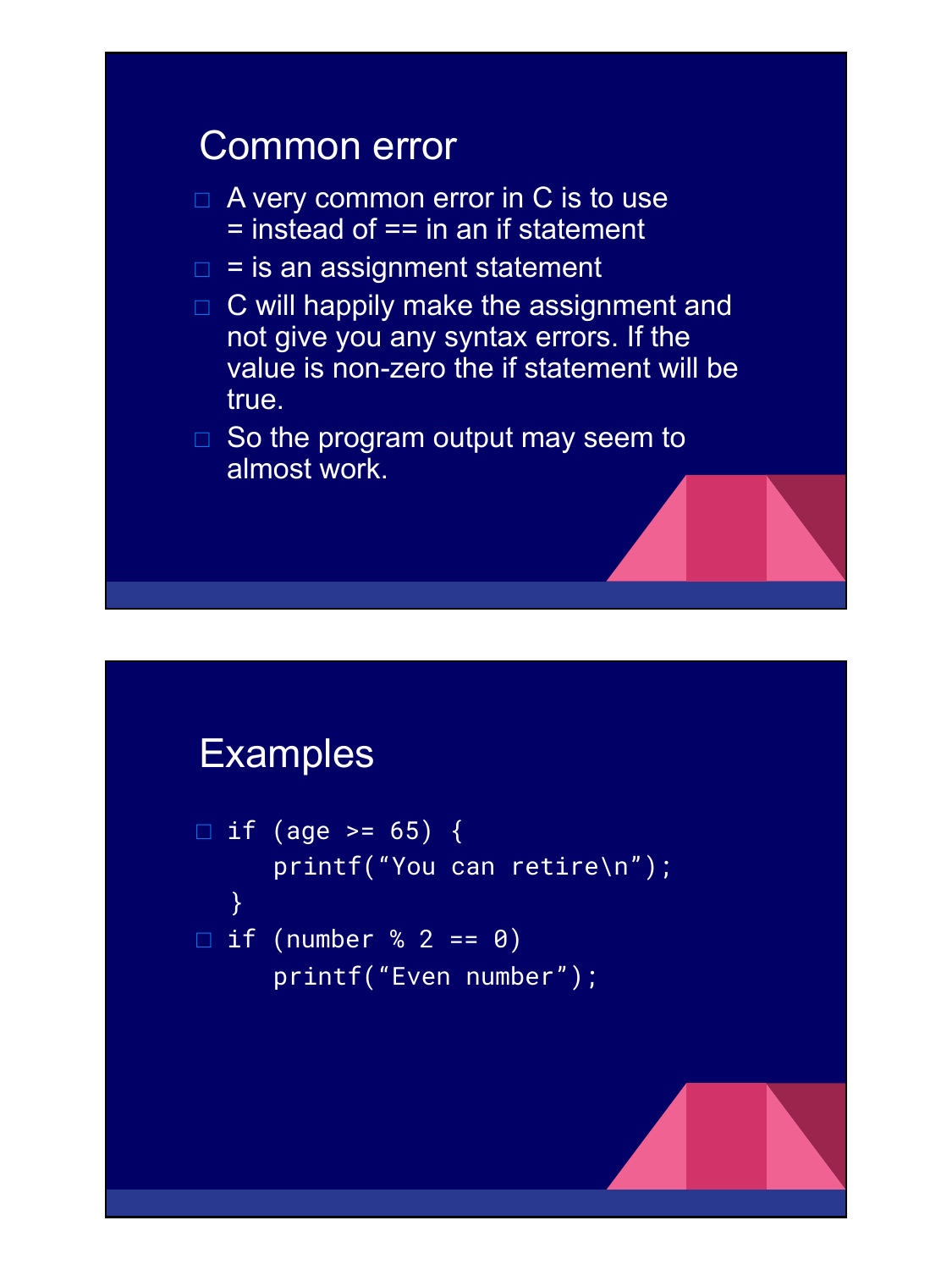#### Else

 $\Box$  Often we want to do something if the value of the comparison is false as well.

```
if (temperature < 0) 
   printf("Lets go skating\n");
if (temperature >= 0)
```

```
printf("Ice is too slushly\n");
```
This would work but is awkward.

### Using else

```
if (temperature < \theta) {
   printf("Lets go skating\n");
}
else {
   printf("Ice is too slushly\n");
}
\Box else makes our programs much easier to
  read and avoids lots of multiple ifs.
```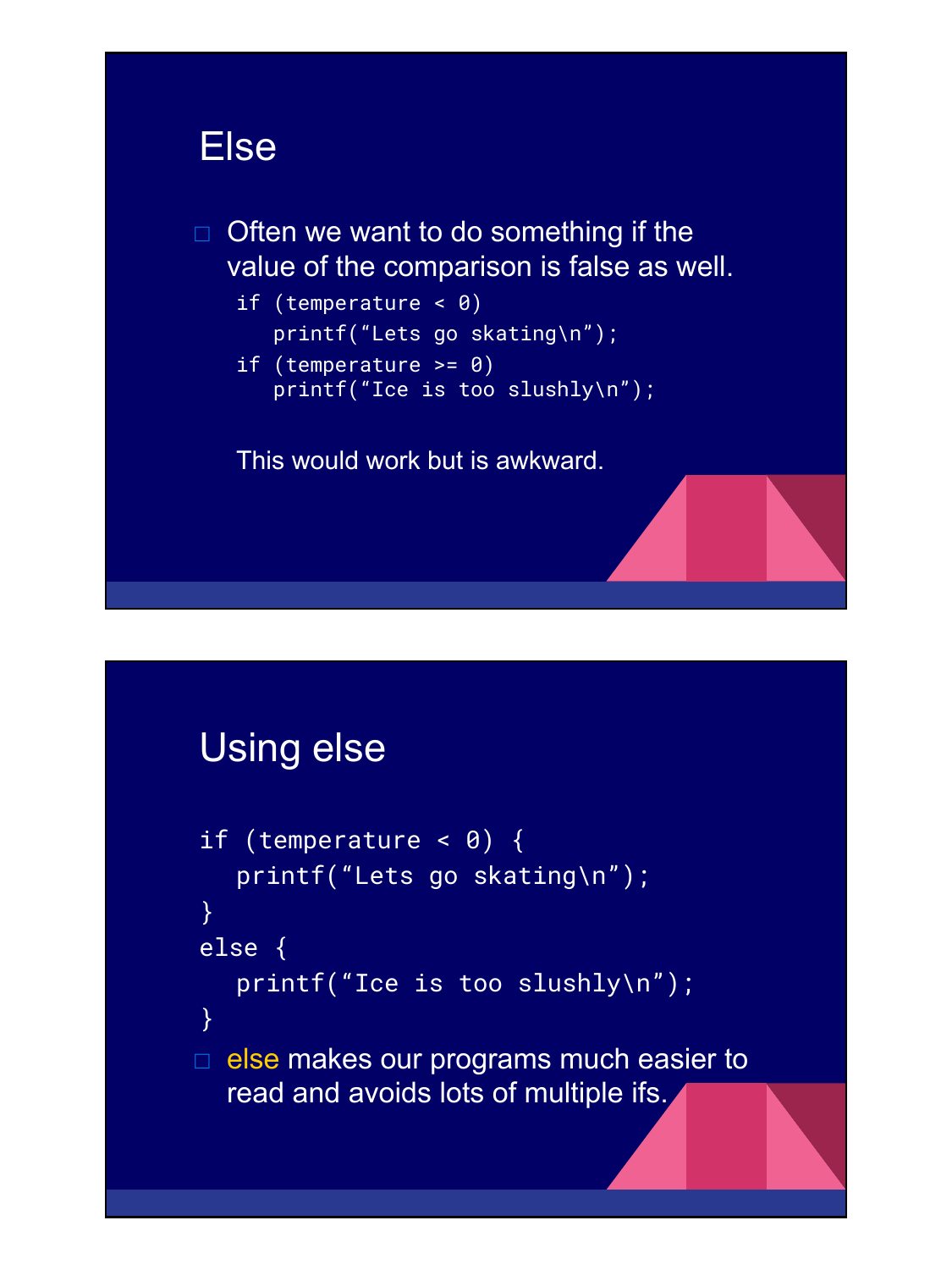#### else if

```
\Box We can combine the if and else in a
  series of comparisons
   if (temperature < 0) 
     printf("Let's go skating\n");
   else if (temperature < 5) 
     printf("Ice is too slushly\n");
   else 
     printf("Let's go for a run\n");
```
## Get the order right

if (temperature < 5) printf("Ice is too slushly\n"); else if (temperature  $< 0$ ) printf("Let's go skating\n"); else printf("Let's go for a run\n");  $\Box$  You would never go skating with the code above.